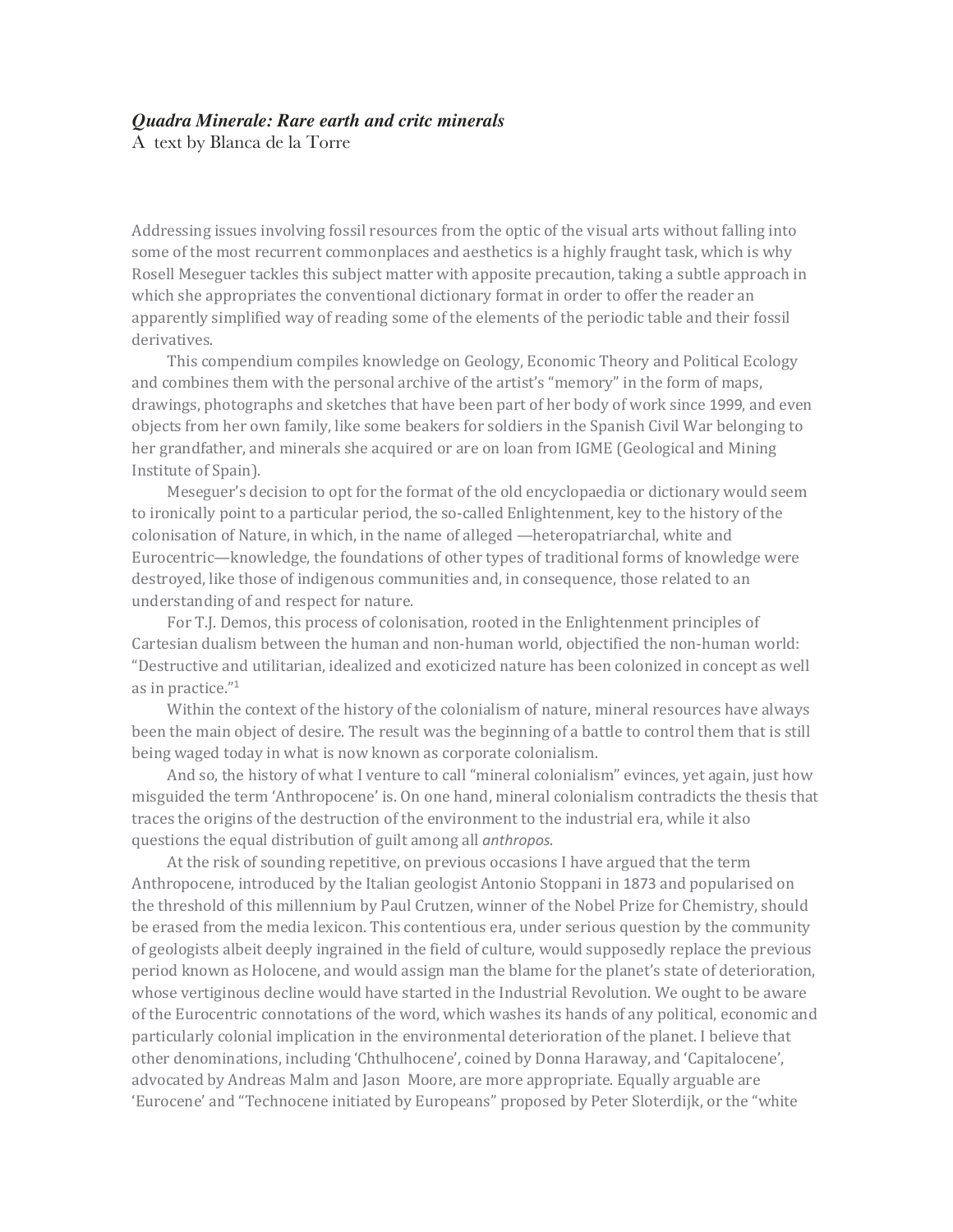supremacy scene" suggested by Nicholas Mirzoeff.<sup>2</sup> Other terms worth mentioning have also made their appearance lately, like 'Gynecene' by Alexandra Pirici, 'Pyrocene' by Stephen Pyne or 'Plantationocene' by Anna Tsing and the aforementioned Haraway.

The next cut-off point would be the start of carbon emissions from fossil fuels. Accordingly, European colonialism would also be at the origin of the first globalised economy and, as a result, the first global ecology. From that point onwards a new order, also global, is instated, and this order reorganises life on Earth and culminates with the establishment of a regime based on the use of non-renewable resources which will reach its zenith with the Industrial Revolution and William Blake's "dark Satanic Mills". As pointed out by Simon L. Lewis and Mark A. Maslin "the Anthropocene began with widespread colonialism and slavery: it is a story of how people treat the environment and how people treat each other."<sup>3</sup>

While gold was the mineral par excellence in the colonial era, its contemporary equivalent would be coltan, the mineral behind the bloodiest war so far this century, mainly in the Democratic Republic of the Congo although it also involved several neighbouring countries in a fight to control the region's large mineral deposits. The conflict broke out in 1998 and continued until 2003. Since then, the Rwandan army transports the coltan to their country to be shipped from there to Europe, where it is used mostly in the new technologies sector.

In most cases, the profits from the mineral do not benefit in the people of Africa, and instead go towards purchasing shipments of weapons for the guerrillas in a conflict funded by many non-African countries, including USA, Germany, Belgium, Kazakhstan and several multinational corporations.

This war has left one of the world's richest countries in mineral resources in absolute destitution, opening the episode of what David Harvey has called "the resource curse" which leads to what is known as "accumulation by dispossession."<sup>4</sup>

Following the same train of thought, Rob Nixon states that it is vulnerable people who suffer what he calls "slow violence," less visible but persistent in time and the by-product of ongoing environmental pollution, of militarism, of the developmental policies of imperialism, and of the ecological load imposed upon the Global South.<sup>5</sup>

In all armed conflicts there is also a backdrop of environmental causes; underlying all wars is a conflict connected with resources.

This relationship between war and the environment can also be seen in the work of Meseguer as a metaphor, like in her bunkers, her scenes of the ruins of war, and other warlike motifs, like those in her wide-ranging project *Batería de Cenizas. Metaphors of Defence* (1999-2007), which is now continued in *La disuasión. La marea y el límite*.

Razmig Keucheyan talks about a new military humanism with "non-combatant operations" whose mission also consists of "training local armies and police forces, protecting fish stocks, to guarantee the circulation of metal ores and oil and maintaining water and forest resources."<sup>6</sup> For this sociologist, "future crises of capitalism will be inextricably both economic and ecological."<sup>7</sup> For Keucheyan, in order to exploit nature, the capitalist state must organise and configure it: "As such, the state organizes nature and places it at capital's disposal. The generation of capitalist value demands a ceaseless production and destruction of nature. [...] In the modern era, capitalism, nature and the state thus constitute an indissociable triptych."<sup>8</sup>

Addressing the issue of fossil resources and specially mining is nothing new in Meseguer's practice, who has already investigated problems associated with the industry in the south of Spain and in countries like Peru, Bolivia, Argentina and Chile. In *Tránsitos. From the Mediterranean to the Pacific*, and in *Tamarugal*, a project within that larger body of work, the